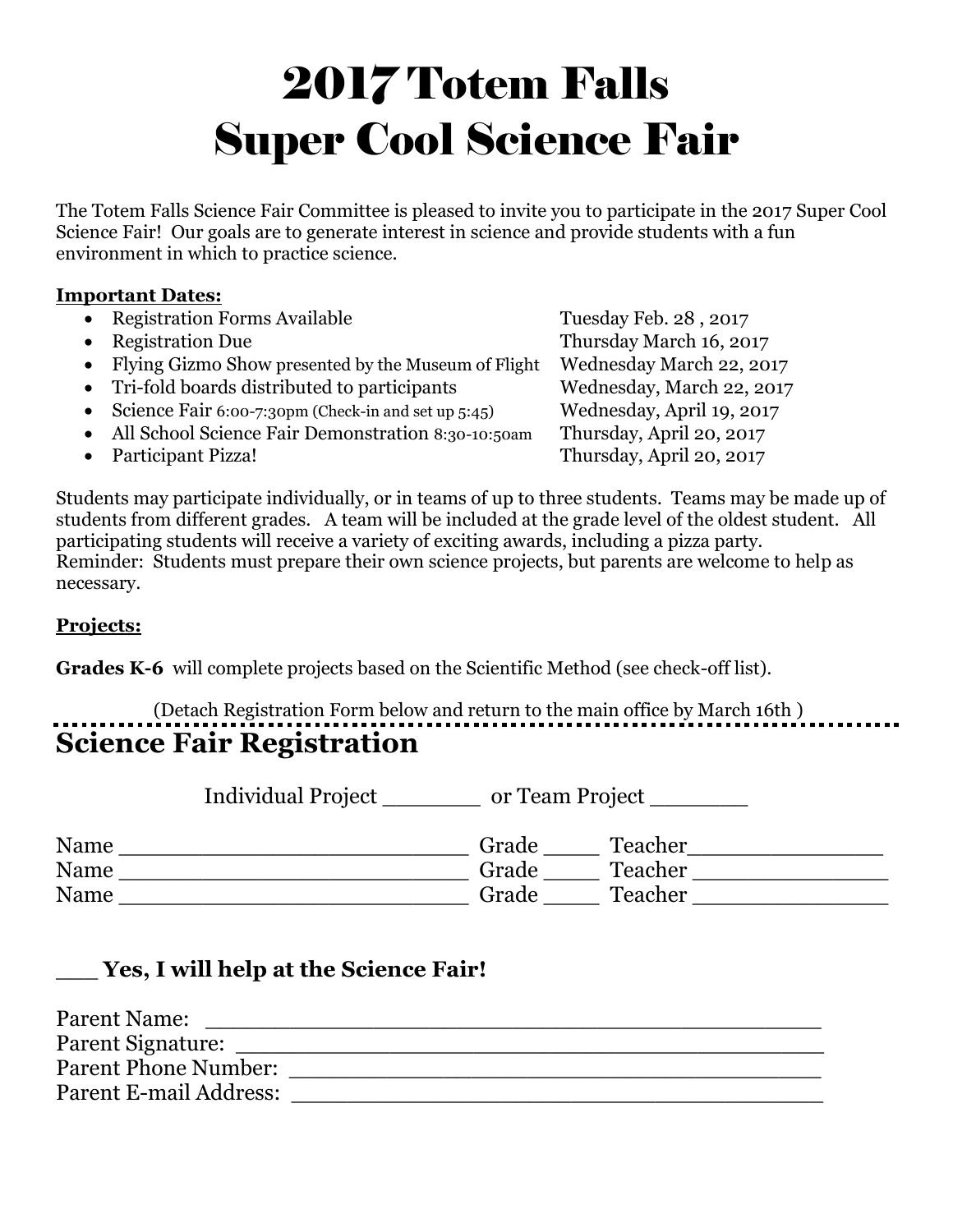# **Project Check-Off List (Grades K-6)**

Here are the sections that you need for your Science Fair Project. Together, they make up the **Scientific Method**.

Please see the following website for video clips on each of the sections which will provide you with examples and more information. They are well done and user friendly.

## <http://www.jpl.nasa.gov/education/sciencefair/>

| Did you include?                                         | <b>Check-off</b> |
|----------------------------------------------------------|------------------|
| <b>Question</b>                                          |                  |
| (What question do you have that you want answered?)      |                  |
| <b>Prediction</b> (Also called a hypothesis)             |                  |
| (What you think will happen if you )                     |                  |
| <b>Materials</b>                                         |                  |
| (List of all of the materials and supplies you used)     |                  |
| <b>Procedure</b>                                         |                  |
| (What you did, step by step.                             |                  |
| This can be done in a numbered list)                     |                  |
| <b>Observations</b>                                      |                  |
| (What you saw happen. Don't forget to take measurements) |                  |
| and record your measurements!)                           |                  |
| <b>Data Chart</b>                                        |                  |
| (This is a chart made from your observations and         |                  |
| measurements)                                            |                  |
| <b>Conclusion</b>                                        |                  |
| (What happened in your experiment when                   |                  |
| Was your prediction correct? How do you know?)           |                  |

**Hint**: Did you repeat your experiment to make sure that your information is accurate?

**Another Hint:** Did you show your observations on your Tri-fold presentation?

**Very Important Hint:** Only change one thing (called a variable) when you perform your experiment. This means that you are really testing to see how that one thing affects your outcomes.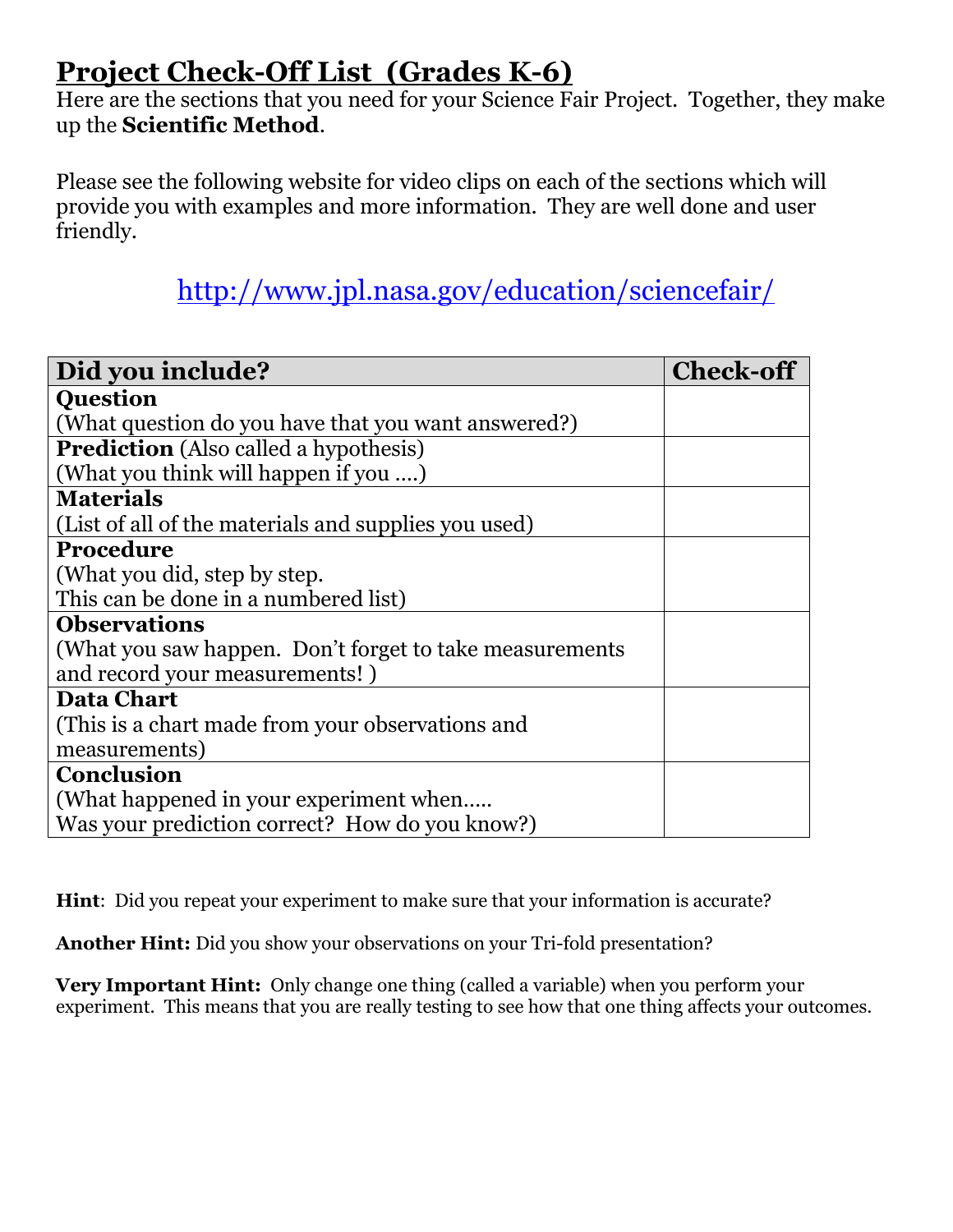### **Examples of how Tri-fold boards may look when assembled.**



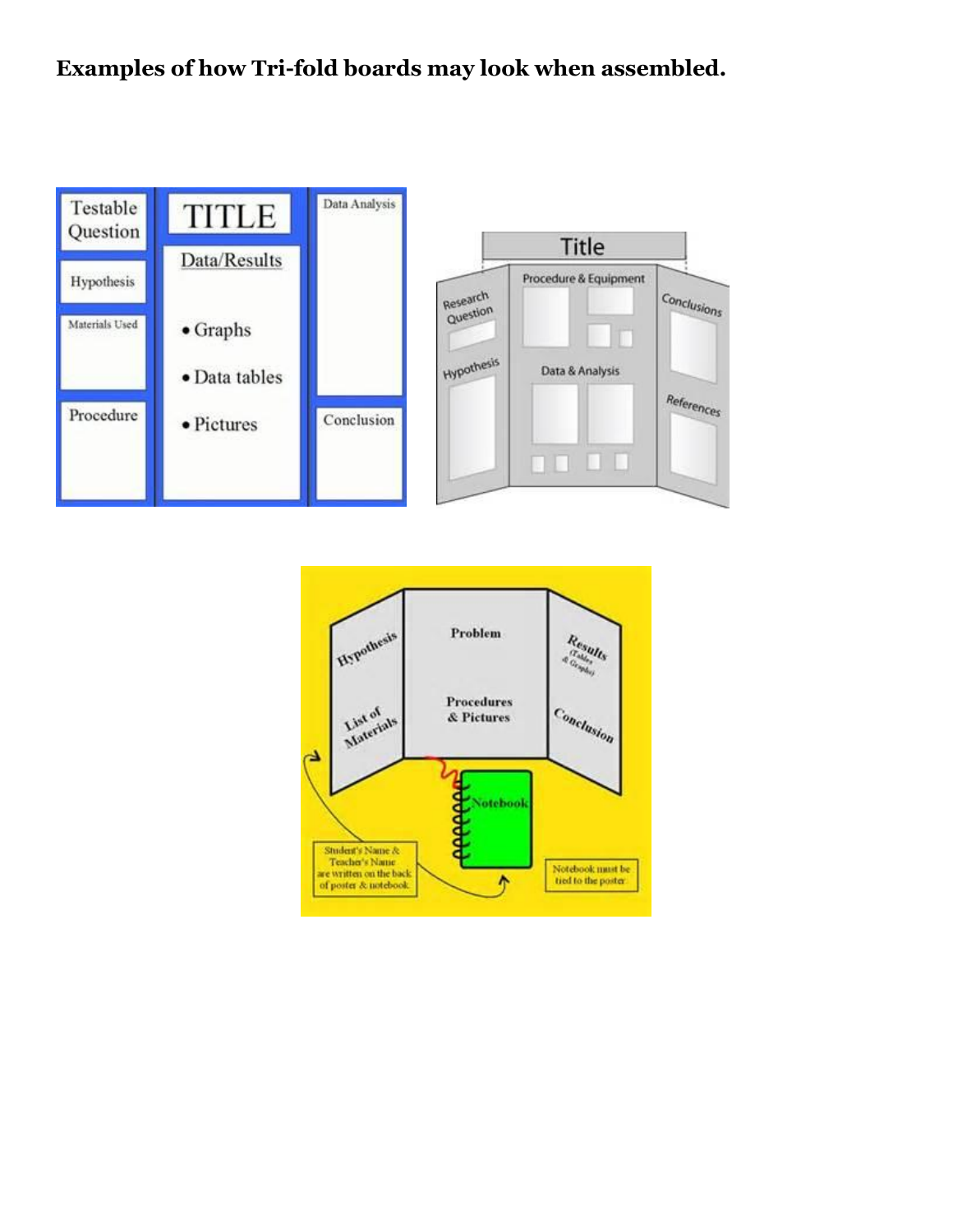## **More Information about materials and guidelines:**

**Tri-fold boards** will be distributed, free of charge, to each team. The board is used to display your science project. All of your sections (especially if you are following the Scientific Method) should be clearly labeled using big font and/or colors so that they are easily found on your presentation board. You may also include photos, pictures, charts, graphs and illustrations that support your research. Don't forget to watch spelling and neatness. If you are bringing in materials to display, remember that you only have the space directly in front of your board on the table. Your project will be assigned a number which will be placed on your board prior to handing them out.

**Journals** are very helpful tools during your research to help you write down everything that you have done and observed. Make sure to keep a good record of the times that you did things and the measurements that you took that support your research. Your journal is part of your research and should be displayed at the Science Fair.

**Restrictions for Projects:** The Snohomish County Fire Marshall and the Washington State Safety Board requires that you not use or bring anything with an open flame, that is flammable, any hazardous materials, or extension cords. Batteries are acceptable.

**Cleaning up your space after the Fair:** All projects may remain displayed overnight for the All-School Science Fair presentations the following day. Please remember to take home your project and to clean up your space after the All-School Science Fair on Thursday. Please remember that you may need special transportation home for your project on that day. Thank you in advance for helping to keep our school clean.